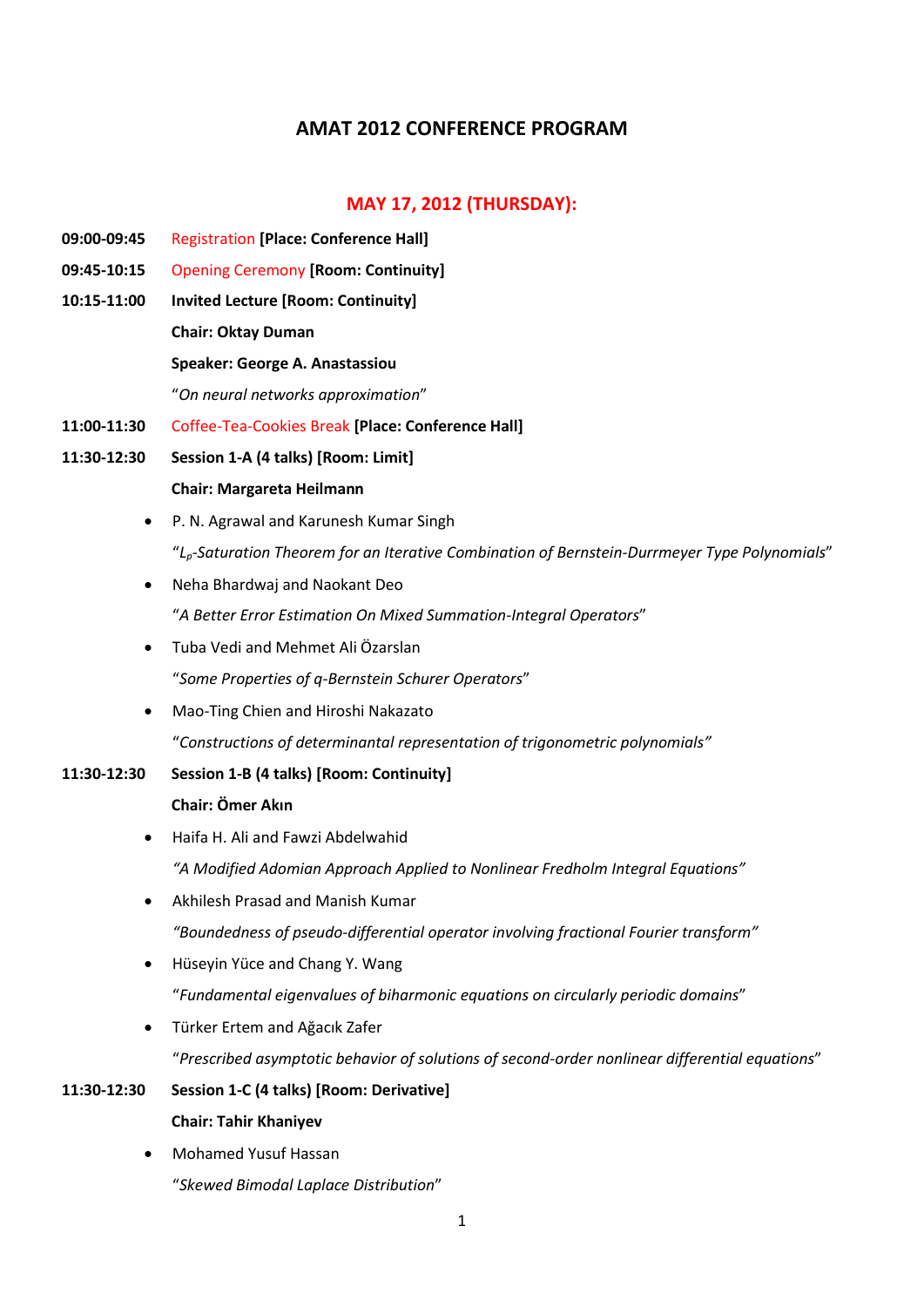- Fatah Benatia and Djebrane Yahia
	- *"Nonlinear wavelet regression function estimator for censored data under α-mixing condition"*
- Rassoul Abdelaziz "*Reduced bias of the mean for a heavy-tailed distribution*"
- Erna T. Herdiani and Maman A. Djauhari "*Asymptotic Distribution of Vector Variance Standardized Variables without Duplications*"
- **12:30-14:00** Lunch Break **[Place: Lunch Area]**
- **14:00-14:45 Invited Lecture [Room: Continuity] Chair: George A. Anastassiou Speaker: Cihan Orhan** "*Weak Filter Convergence for Unbounded Sequences*"
- **14:45-15:00** Coffee-Tea Break **[Place: Conference Hall]**
- **15:00-16:00 Session 2-A (4 talks) [Room: Limit] Chair: Sofiya Ostrovska**
	- Igor Neygebauer
		- "*Differential MAC Models in Continuum Mechanics and Physics*"
	- Sunita Daniel and P. Shunmugaraj "*An Approximating Non-stationary Subdivision Scheme for Designing Curves*"
	- Tarik S. T. Ali

"*Sigma Mass Dependence Of Static Nucleon Properties From Linear Sigma Model*"

- Dalah Mohamed "*The Matlab Codes to Solves the Static Bending of a Linear Elastic Beam"*
- **15:00-16:00 Session 2-B (4 talks) [Room: Continuity]**

# **Chair: Gusein Sh. Guseinov**

- Tahar Haddad and Touma Haddad "*State Dependent Sweeping Process with Perturbation"*
- Assia Guezane-lakoud and Nouri Boumaza "*Boussinesq equation with a non classical condition*"
- Ahcene Merad

"*A Method of Solution for Integro-differential Parabolic Equation with purely integral Conditions*"

 Tatiana F. Filippova "*Approximation Techniques in Impulsive Control Problems for the Tubes of Solutions of Uncertain Differential Systems*"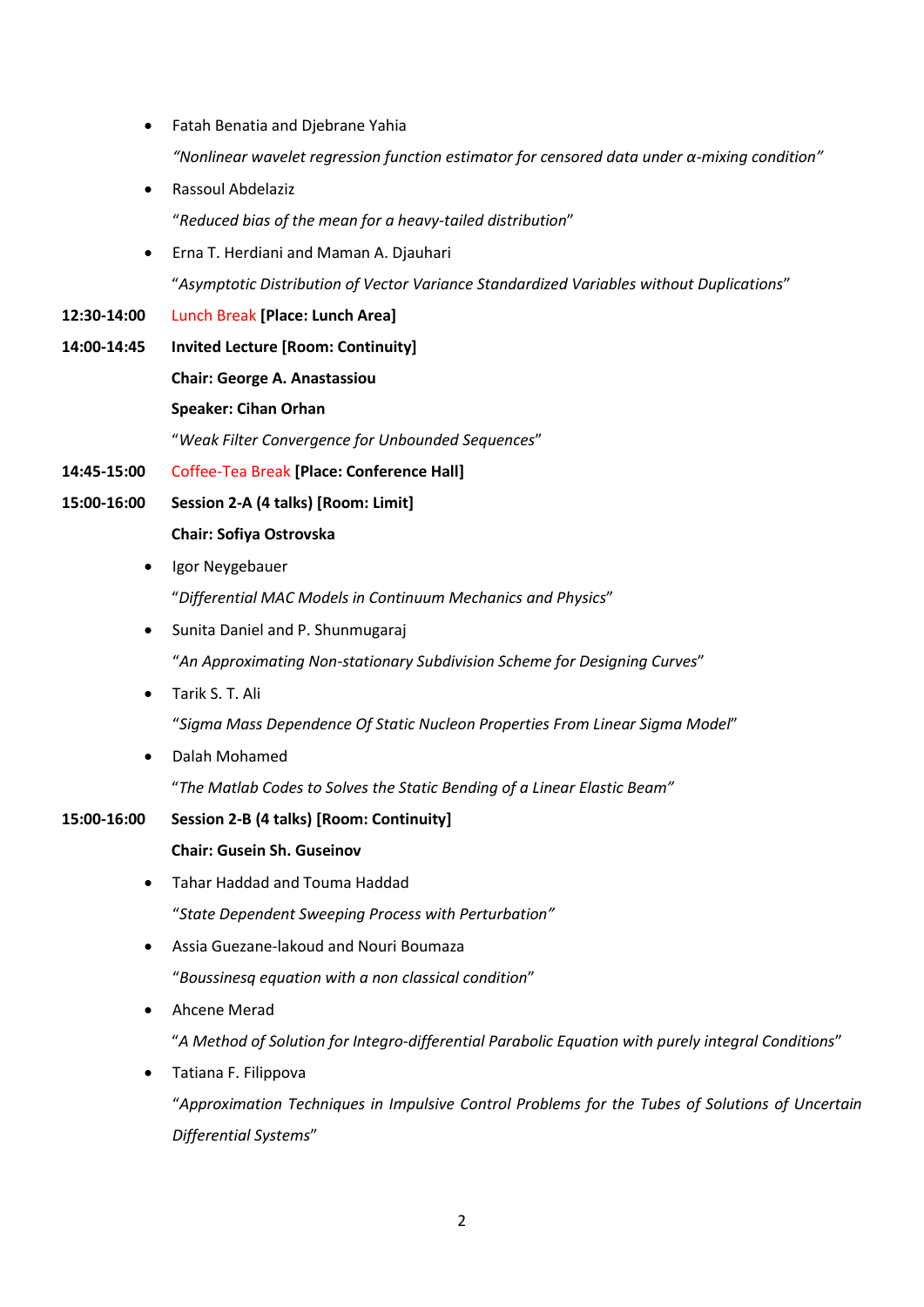### **15:00-16:00 Session 2-C (4 talks) [Room: Derivative]**

### **Chair: Ceren Vardar**

Qais Mustafa

"*Comparing the Box - Jenkins models before and after the wavelet filtering in terms of reducing the orders with application"*

Sizar Abed Mohammed

"*Comparing Some Robust Methods with OLS Method in Multiple Regression with Application*"

- Henning Laute and Ayad M. Ramadan "*New Approach for Multidimensional Scaling with Categorical Data*"
- Buslaev A.P., Tatashev A.G. and Yashina M.V.

"*On Properties of the NODE System Connected with Cluster Traffic Model"*

## **16:00-16:30** Coffee-Tea-Cookies Break **[Place: Conference Hall]**

## **16:30-17:15 Session 3-A (3 talks) [Room: Limit]**

- **Chair: Jerry L. Bona**
- Tomasz Rychlik

"*Optimal inequalities for linear functions of monotone sequences*"

Heinz-Joachim Rack

"*Extensions of I. Schur's Inequality for the Leading Coefficient of Bounded Polynomials with One or Two Prescribed Zeros*"

Tamás Varga

"*Lower and Upper Estemate for Christoffel-function associated with a doubling measure on a quasismooth curve or arc"*

## **16:30-17:15 Session 3-B (3 talks) [Room: Continuity]**

## **Chair: Martin Bohner**

- G.Y. Mehdiyeva and A.Yu. Aliyev *"Difference scheme of higher accuracy order for solution of the Dirichlet's problem"*
- Tamaz Vashakmadze "*To Approximate Solution of Ordinary Differential Equations*"
- Michael K Wilson and Aihua Li

"*Solving Second Order Discrete Sturm-Liouville BVP Using Matrix Pencils*"

# **16:30-17:15 Session 3-C (3 talks) [Room: Derivative] Chair: Kenan Taş**

 Agapitos N.Hatzinikitas "*Fractional Schrödinger operators in one-dimension"*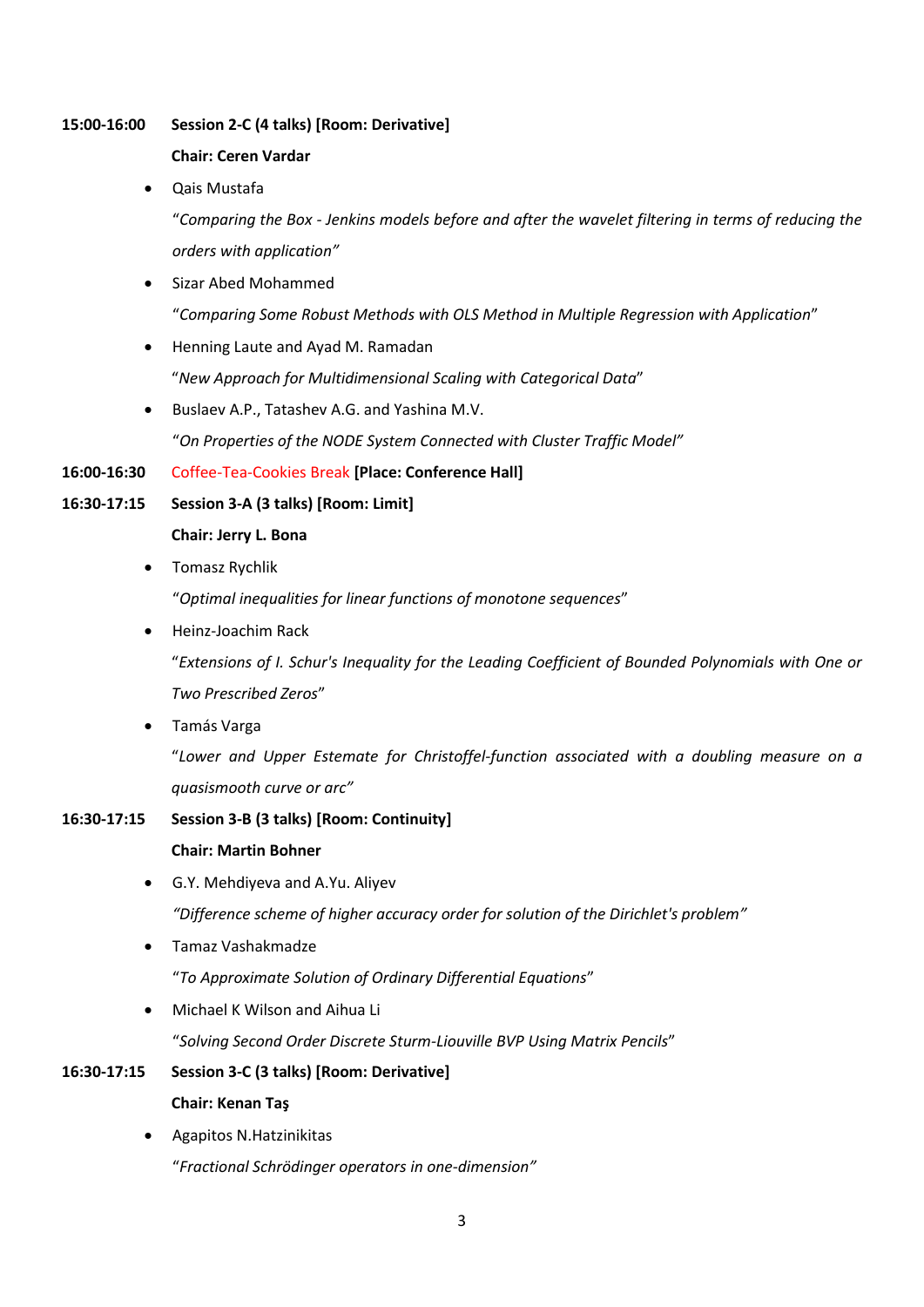Gusein Sh. Guseinov

"*Inverse Spectral Problems for Complex Jacobi Matrices*"

 Abdalla Tallafha "*Open Problems in Semi-linear Uniform Spaces*"

## **17:15 END OF THE LECTURES of 1ST DAY**

# **MAY 18, 2012 (FRIDAY):**

- **09:45-10:15** Registration **[Place: Conference Hall]**
- **10:15-11:00 Invited Lecture [Room: Continuity] Chair: Martin Bohner**

#### **Speaker: Jerry L. Bona**

"Theory and application of water wave models"

- **11:00-11:30** Coffee-Tea-Cookies Break **[Place: Conference Hall]**
- **11:30-12:30 Session 4-A (4 talks) [Room: Limit]**

#### **Chair: Heinz-Joachim Rack**

- Farzollah Mirzapour and Ali Morassaei "*Harmonic-Geometric-Arithmetic Mean Inequality of Several Positive Operators*
- Aisha Ahmed Amer and Maslina Darus "*On Univalence of a General Integral Operator*"
- Nagat Muftah Mustafa and Maslina Darus "*Some Extensions of Sufficient Conditions for Univalence of an Integral Operator*"
- Shilpi Jain and Praveen Agarwal "*On Applications of Fractional Calculus Involving Summations of Series*"
- **11:30-12:30 Session 4-B (4 talks) [Room: Continuity] Chair: Elvan Akin-Bohner**
	- Mohammed Al-Refai

"*Basic Results of Nonlinear Eigenvalue Problems of Fractional Order*"

- Hilmi Ergoren and M. Giyas Sakar *"Boundary value problems for impulsive fractional differential equations with non-local conditions"*
- Weiping Zhong, Xiaojun Yang and Feng Gao "*A Cauchy Problem for Some Local Fractional Abstract Differential Equation with Fractal Conditions*"
- Mengke Liao, Xiaojun Yang and Qin Yan "*A new viewpoint to Fourier analysis in fractal space*"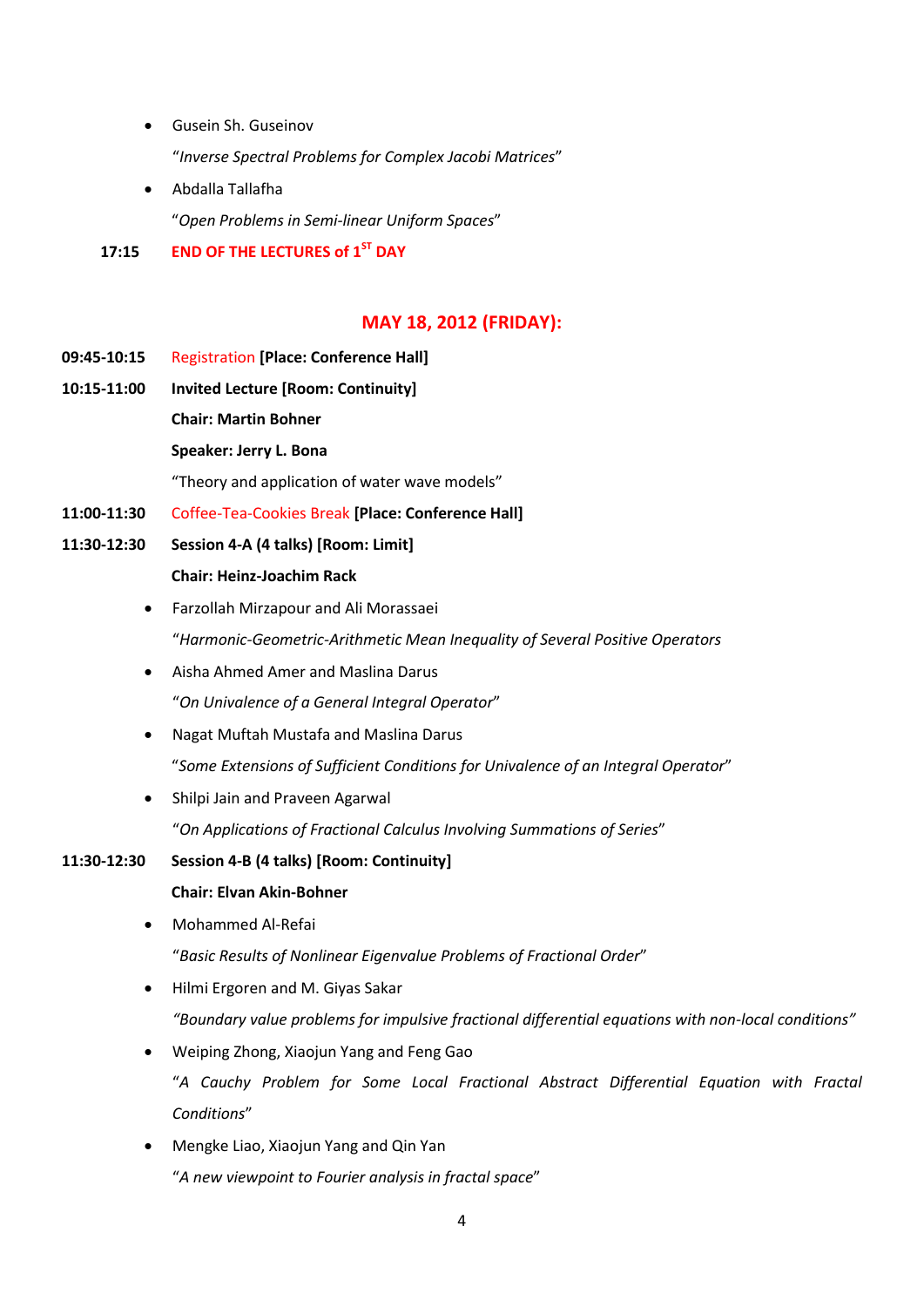### **11:30-12:30 Session 4-C (4 talks) [Room: Derivative]**

## **Chair: Tahir Khaniyev**

Ali S. Yousef

*"Edgeworth Approximation for Some Distributions in Business And its Application in the Black-Scholes Option Pricing Model"*

- Aurelija Kasparavičiūtė and Leonas Saulis *"Approximation of small probabilities of the sums of random number of summands"*
- Marijus Radavicius and Pavel Samusenko "*Testing problems for sparse contingency tables*"
- A.P. Buslaev and A.G. Tatashev "*On exact values of monotonic random walks characteristics on lattices*"
- **12:30-14:00** Lunch Break **[Place: Lunch Area]**
- **14:00-14:45 Invited Lecture [Room: Continuity] Chair: Cihan Orhan Speaker: Martin Bohner**

"The Spectrum of a q-Difference Operator"

- **14:45-15:00** Coffee-Tea Break **[Place: Conference Hall]**
- **15:00-16:00 Session 5-A (4 talks) [Room: Limit] Chair: Cihan Orhan**
	- Reyhan Canatan "*Statistical Approximation of Truncated Operators"*
	- Ceylan Turan and Oktay Duman "*Statistical convergence on time scales*"
	- Ferenc Móricz and Zoltán Németh "*Statistical extension of some classical Tauberian theorems*"
	- Hüseyin Aktuglu and Halil Gezer "*Strong A-summability of order alpha*"

### **15:00-16:00 Session 5-B (4 talks) [Room: Continuity]**

#### **Chair: Tamaz S. Vashakmadze**

- H. Vaezi and H. Shakoory "*On The Hyers-Ulam stability of non-constant valued linear differential equation xy'=-λy*"
- Paria Sattari Shajari

"*Nine point multistep methods for linear transport equation*"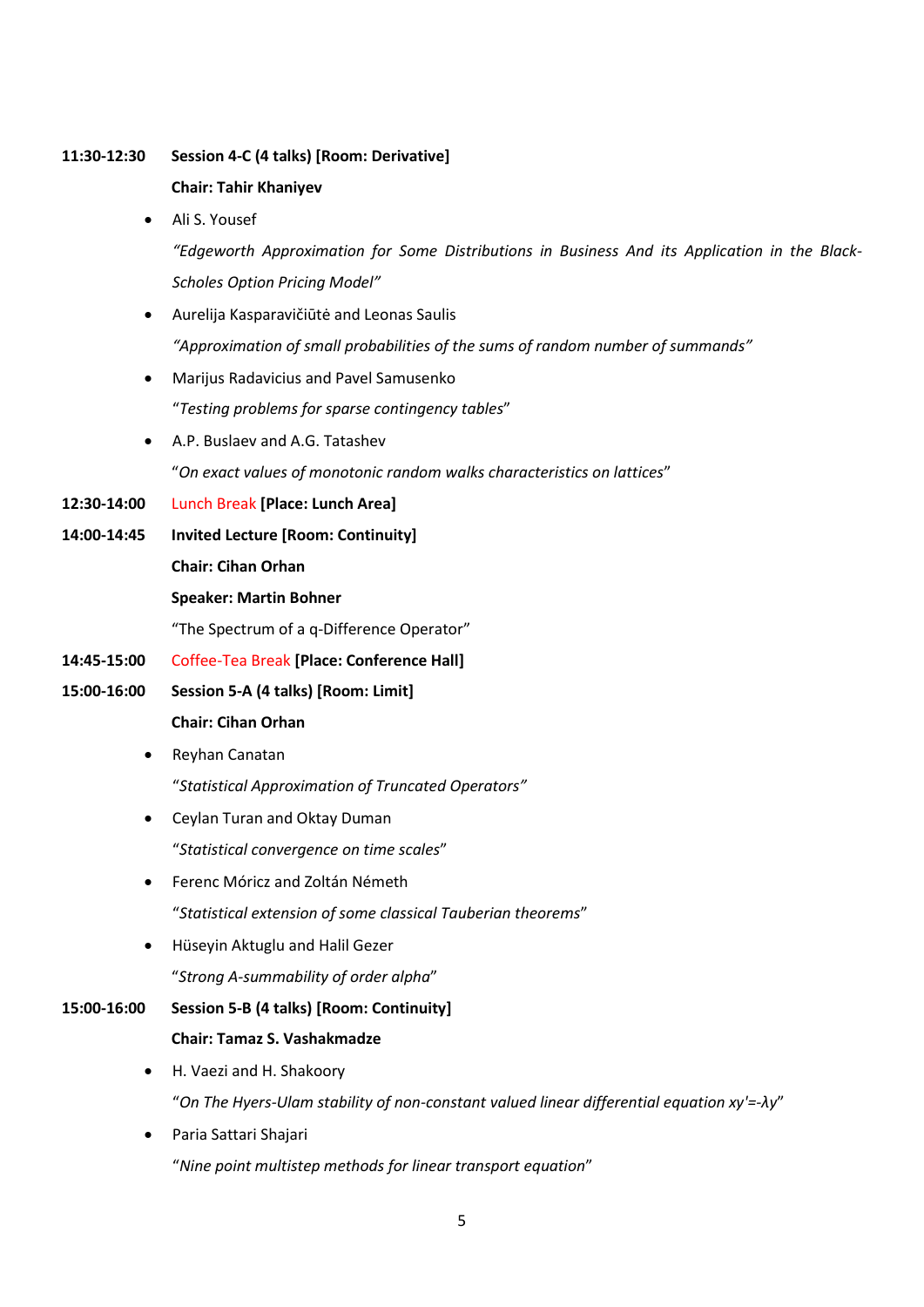Yesmakhanova K. R.

"*Connection between solutions nonlinear Schrodinger equation and spin system*"

Abderrahmane Zarai and Nasser-eddine Tatar

"*Non-solvability of Balakrishnan-Taylor equation with memory term in R<sup>N</sup>* "

- **15:00-15:45 Session 5-C (3 talks) [Room: Derivative] Chair: Nusrat Rajabov**
	- Nazek Al-Essa and Mohamed Nour "*Performance Evaluation of Object Clustering using Traditional and Fuzzy Logic Algorithms*"
	- Damla Arslan, Mevlude Yakit Ongun and Ilkem Turhan "*Nonstandard Finite Difference Schemes for Fuzzy Differential Equations*"
	- Faycel Merghadi

"*A Related Fixed Point Theorem in n-Intuitionistic Fuzzy Metric Spaces*"

### **16:00-16:30** Coffee-Tea-Cookies Break **[Place: Conference Hall]**

# **16:30-17:15 Session 6-A (3 talks) [Room: Limit]**

**Chair: Weimin Han**

- K. Sayehmiri and I. Almasi "*Estimation of hazard function in continues semi-Markova multi-state models"*
- Heinz-Joachim Rack

"*An Example of Optimal Nodes for Interpolation Revisitedam"*

Ali Allahverdi and Harun Aydilek

"*Three Algorithms for the Assembly Flowshop Scheduling Problem*"

**16:30-17:15 Session 6-B (3 talks) [Room: Continuity]**

## **Chair: Fatma Ayaz**

- El Amir Djeffal; Lakhdar Djeffal and Djamel Benterki "*Extension of Karmarkar's algorithm for solving an optimization problem"*
- A. Guezane-Lakoud and L. Zenkoufi "*Study of third-order three-point boundary value problem with dependence on the first order derivative*"
- Tamaz S. Vashakmadze and Yusuf F. Gülver "*Approximate Solution of some BVP of 2Dim Refined Theories*"
- **16:30-17:15 Session 6-C (3 talks) [Room: Derivative] Chair: Burak Aksoylu**
	- Muhammed I. Syam and M. Naim Anwar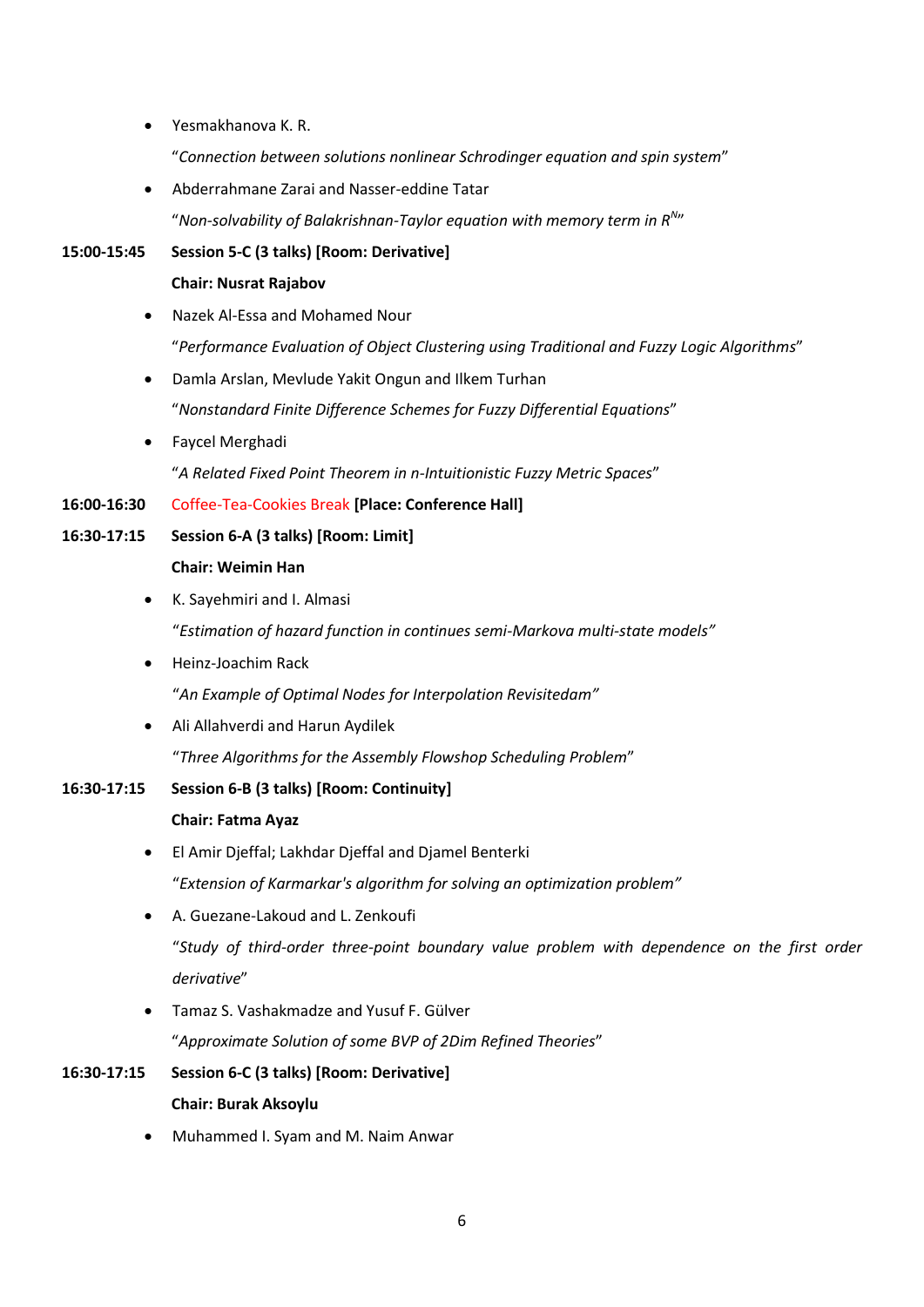"*A computational method for solving a class of non-linear fourth order singularly perturbed boundary value problem*"

Malika Zidani Boumedien

"*On Parameterization and Smoothing of B-splines interpolating curves*"

- G.Y. Mehdiyeva, Ibrahimov V.R. and Imanova M.N. "*Application of the hybrid method for the numerical solution of Volterra integral equations*"
- **17:15-17:30** Coffee-Tea Break **[Place: Conference Hall]**
- **17:30-18:15 Invited Lecture [Room: Continuity] Chair: Jerry L. Bona Speaker: Weimin Han** "On a family of models in X-ray dark-field tomography"
- 18:15 **END OF THE LECTURES of 2<sup>ND</sup> DAY**
- **19:30-22:30 CONFERENCE DINNER**
	-

# **MAY 19, 2012 (SATURDAY):**

# **[Important Note: On May 19, all presentations will be given in the**

# **main university building instead of TOBB ETU Social Facilities]**

- **10:00-10:15** Registration **[Place: Lecture Rooms Area]**
- **10:15-11:00 Invited Lecture [Lecture Room 1]**
	- **Chair: Weimin Han**

#### **Speaker: Margareta Heilmann**

"New Results for Genuine Szasz-Mirakjan-Durrmeyer Operators"

- **11:00-11:30** Coffee-Tea-Cookies Break **[Place: Lecture Rooms Area]**
- **11:30-12:30 Session 7-A (4 talks) [Lecture Room 1] Chair: Tomasz Rychlik**
	- Ali Morassaei and Farzollah Mirzapour "*Alzer Inequality for Hilbert Spaces Operators*"
	- Demet Binbaşıoğlu and Duran Türkoğlu "*Fixed Point Theorems for generalized contractions in ordered uniform space"*
	- Erdal Karapınar "*On Partial Metric Spaces and Some Related Fixed Point Theorems*"
	- K.P.R Rao, Kenan Tas and S. Hima Bindu "*Existence and uniqueness of the common tripled fixed point in generalized metric spaces*"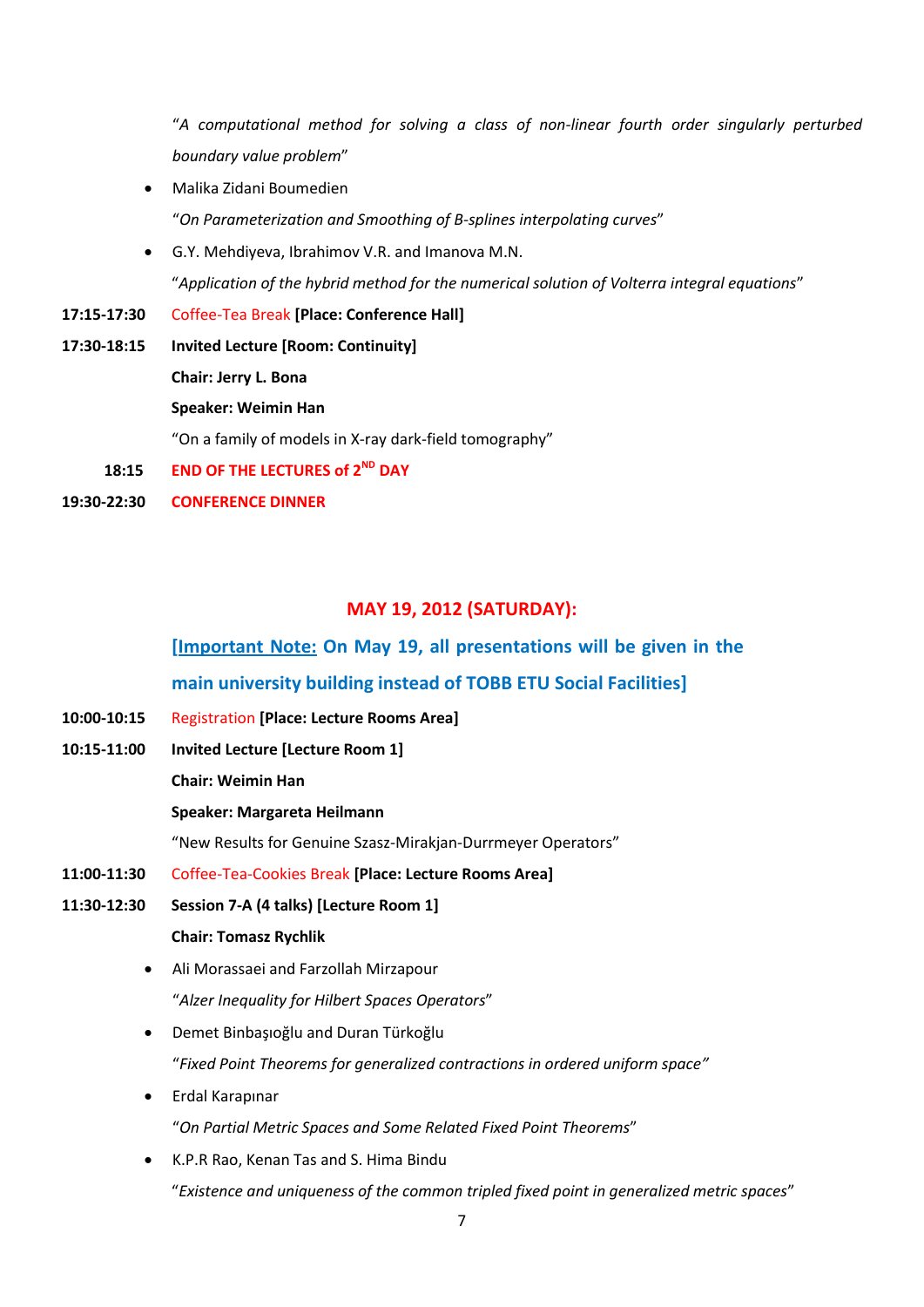### **11:30-12:30 Session 7-B (4 talks) [Lecture Room 2]**

### **Chair: Canan Çelik Karaaslanlı**

- Aytekin M. O. Anwar, Dumitru Baleanu, Fahd Jarad and Fatma Ayaz "*Fractional Calculus Models in DNA*"
- Shazad Shawki Ahmed and Shokhan Ahmed "*The Approximate Solution of multi-higher Order Linear Volterra Integro-Fractional Differential Equations with Variable Coefficients in Terms of Orthogonal Polynomials*"
- Mehmet Giyas Sakar and Hilmi Ergören *"Alternative variational iteration method to solve the time-fractional Fornberg-Whitham equation"*
- A. Guezane-Lakoud and S. Bensebaa "*Existence results for a fractional boundary value problem"*

## **11:30-12:30 Session 7-C (4 talks) [Lecture Room 3]**

## **Chair: Dumitru Baleanu**

- J. Sulaiman, M.K. Hasan, M. Othman and S.A. Abdul Karim *"Numerical Solutions of Nonlinear Second-Order Two-Point Boundary Value Problems Using Half-Sweep SOR With Newton Method"*
- Burak Aksoylu and Zuhal Unlu "*Robust preconditioners for the high-contrast Stokes problem"*
- T. M. El-Gindy; M.S. Salim and Abdel-Rahman Ibrahim "*A Modified Partial Quadratic Interpolation Method for Unconstrained Optimization*"
- Uaday Singh and Smita Sonker "*Trigonometric Approximation of Signals (Functions) Belonging to Weighted (Lp-ɛ(t))-Class by Hausdorff Means"*

## **12:30-14:00** Lunch Break **[Place: Sultan Cafe]**

**14:00-14:45 Invited Lecture [Lecture Room 1]**

**Chair: Margareta Heilmann**

### **Speaker: Dumitru Baleanu**

"Open problems in the area of fractional calculus and its applications"

## **14:45-15:00** Coffee-Tea Break **[Lecture Rooms Area]**

- **15:00-16:00 Session 8-A (4 talks) [Lecture Room 1] Chair: Kenan Taş**
	- Praveen Agarwal "*Fractional integration of the product of two H-functions and a general class of polynomials"*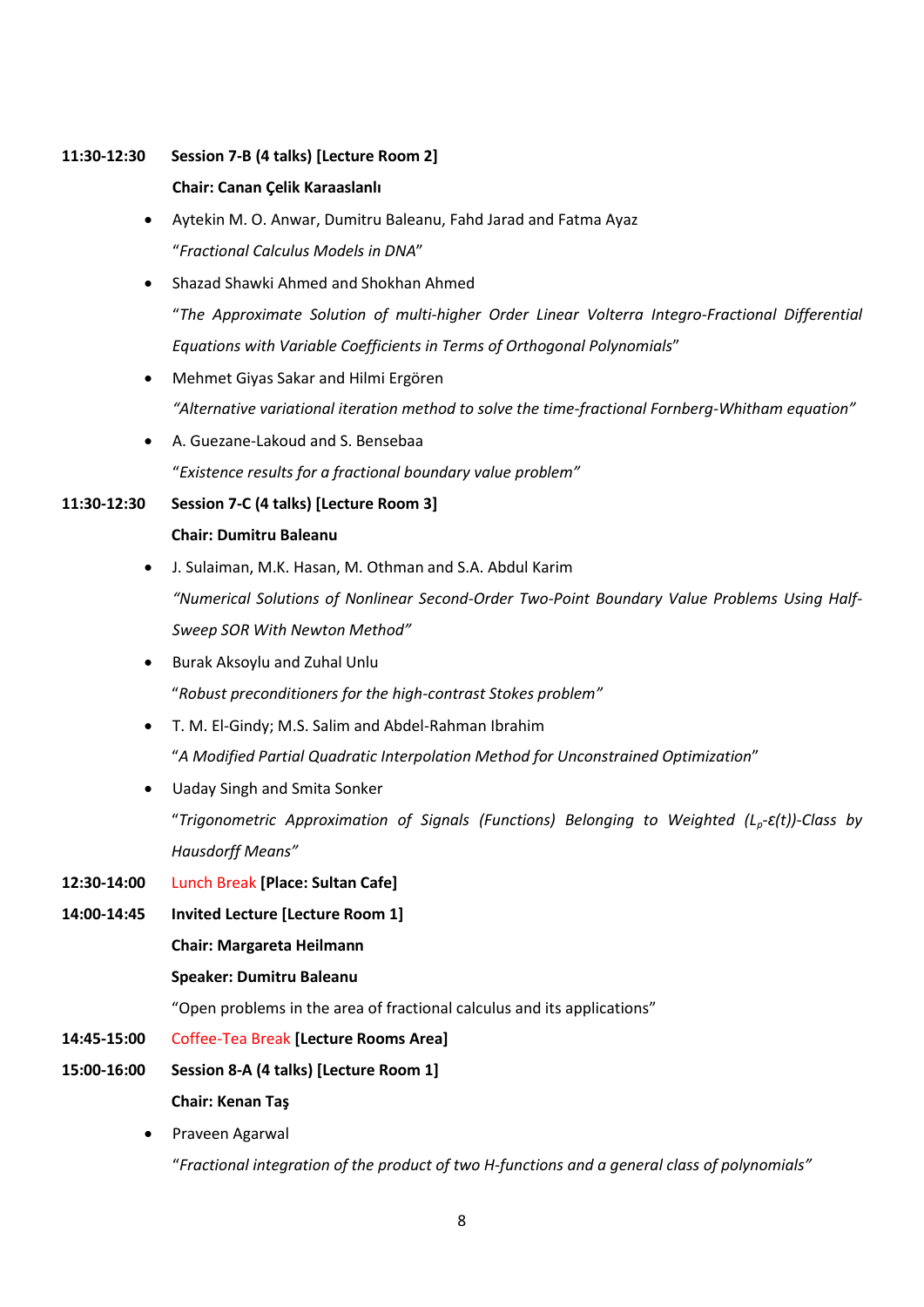- Bayram Çekim and Esra Erkuş-Duman "*On the g-Jacobi Matrix Functions*"
- Boussayoud Ali and Kerada Mohamed "*A generalization of some orthogonal polynomials*"
- Bani Mukherjee and Krishna Prasad "*A Deterministic Inventory Model of Deteriorating Items with Stock and Time Dependent Demand Rate*"

# **15:00-16:00 Session 8-B (4 talks) [Lecture Room 2] Chair: George A. Anastassiou**

Svajunas Sajavicius

"*Parallel Solution Schemes for Quasi-Tridiagonal Linear Systems Arising After Discrete Approximations of ODEs/PDEs with Nonlocal Conditions"*

• Nusrat Rajabov

"*About New Class of Volterra Type Integral Equations with Boundary Singularity in Kernels*"

Ahmet Altundag

"*A Hybrid Method for Inverse Scattering Problem for a Dielectric"*

 Elvan Akin-Bohner and Raziye Mert "*Oscillatory Behaviour of Solutions of Fourth Order Delay and Advanced Dynamic Equations*"

# **15:00-16:00 Session 8-C (4 talks) [Lecture Room 3]**

## **Chair: Alexander Buslaev**

• Kil H. Kwon and J. Lee

"*Generalized sampling with multi filterings*"

- Tahir Khaniyev, Basak Gever and Zulfiyya Mammadova "*Approximation Formulas for the Moments of Gaussian Random Walk with a Reflecting Barrier*"
- Ceren Vardar Acar and Mine Caglar *"On Supremum, Infimum, Maximum Gain and Maximum Loss of Brownian Motion with drift and of Fractional Brownian Motion"*
- Feridun Tasdan

"*Pairwise Likelihood Procedure To Estimate A Shift Parameter*"

## **16:00-16:30** Coffee-Tea-Cookies Break **[Lecture Rooms Area]**

# **16:30-17:15 Session 9-A (3 talks) [Lecture Room 1] Chair: Oktay Duman**

İsmet Yüksel

"*Direct results on the q-mixed summation integral type operators"*